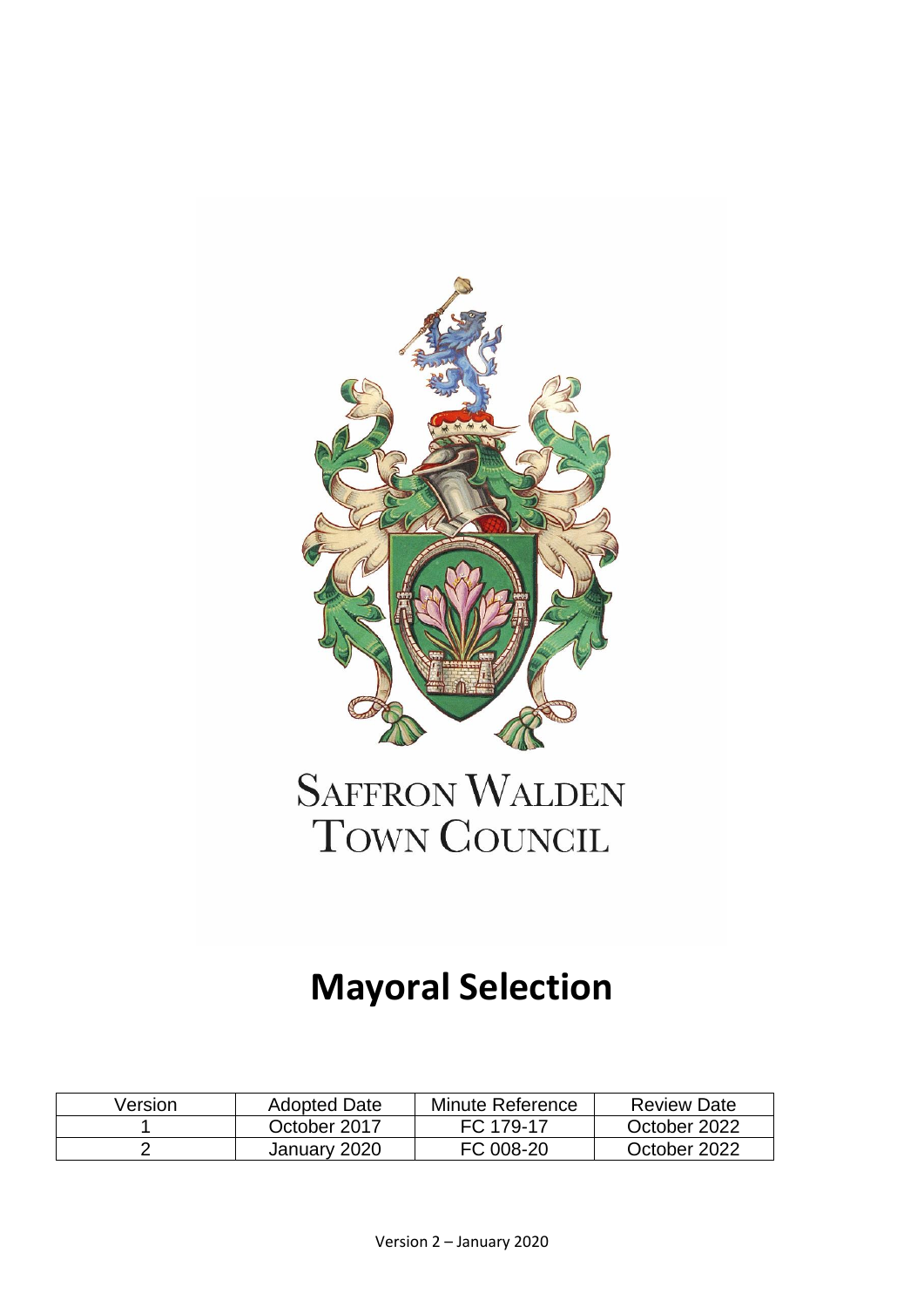The following Mayoral Selection procedure was agreed at the Saffron Walden Full Council meeting held on 13<sup>th</sup> February 2017. This process was agreed following the resolution of the Full Council meeting held on 11<sup>th</sup> February 2016 (as follows):

That the Council moves to a Mayoral System in which the Mayor and Deputy are both elected by those present at the appropriate Full Council meeting (Annual Meeting in May of each year), and that the qualifying period should be 1 year (ie that a Councillor must have been a Councillor for a minimum of 1 year before becoming eligible as either Mayor or Deputy Mayor)

## **Agreed Process (as per Full Council February 2017) for Selection and Election of Mayor and Deputy Mayor**

- 1. The Mayoral position will commence at the Annual Meeting (held in May of each year) from the time of election to the position of Mayor.
- 2. Statutory procedures in accordance with the Local Government Act will prevail at all times and the position of Mayor is subject to the signing and delivering of the acceptance of office.
- 3. The Mayor will hold office until the next annual meeting of the Council when his/her successor is elected
- 4. Any nominations to the position of Mayor must be submitted to the Town Clerk for consideration at the Full Council meeting in March of each year, in advance of the Annual Meeting in May.
- 5. Nominations must be made on a form to be supplied by the Town Clerk. This form must be submitted to the Town Clerk at least 1 week prior to the March Full Council meeting as referenced in (4) above. Late nominations will not be accepted and no nomination can be considered unless made in accordance with the requirements set above.
- 6. No person can be considered for the Office of Mayor unless properly nominated.
- 7. The qualifying period to hold the position of Mayor is 1 year, ie a Councillor must have been a Councillor for a minimum of 1 year before becoming Mayor.
- 8. All eligible nominations will be taken forward to the March Full Council meeting for review and information.
- 9. The Mayor will not be elected at the March Full Council meeting; it is a statutory requirement that the election of Mayor (Chair) is the first item of business at the Annual Meeting to be held in May (LGA 1972, s15(2)).
- 10. At the March Full Council meeting, Council may however choose a "preferred Mayor" but this cannot be binding on the Council; the Mayor must be elected at the Annual Meeting (as noted in 9 above).
- 11. Election of the Mayor at the Annual Meeting will be the first item of business.
- 12. Election of the Mayor will be by a show of hands and the successful candidate will be the properly nominated Member with the majority of votes.
- 13. In an election year and in the event of there being no qualifying Councillors (as defined in (7) above), the Council will nominate and elect any Councillor amongst their number at the Annual Meeting. The Mayor will be elected by a simple majority vote.